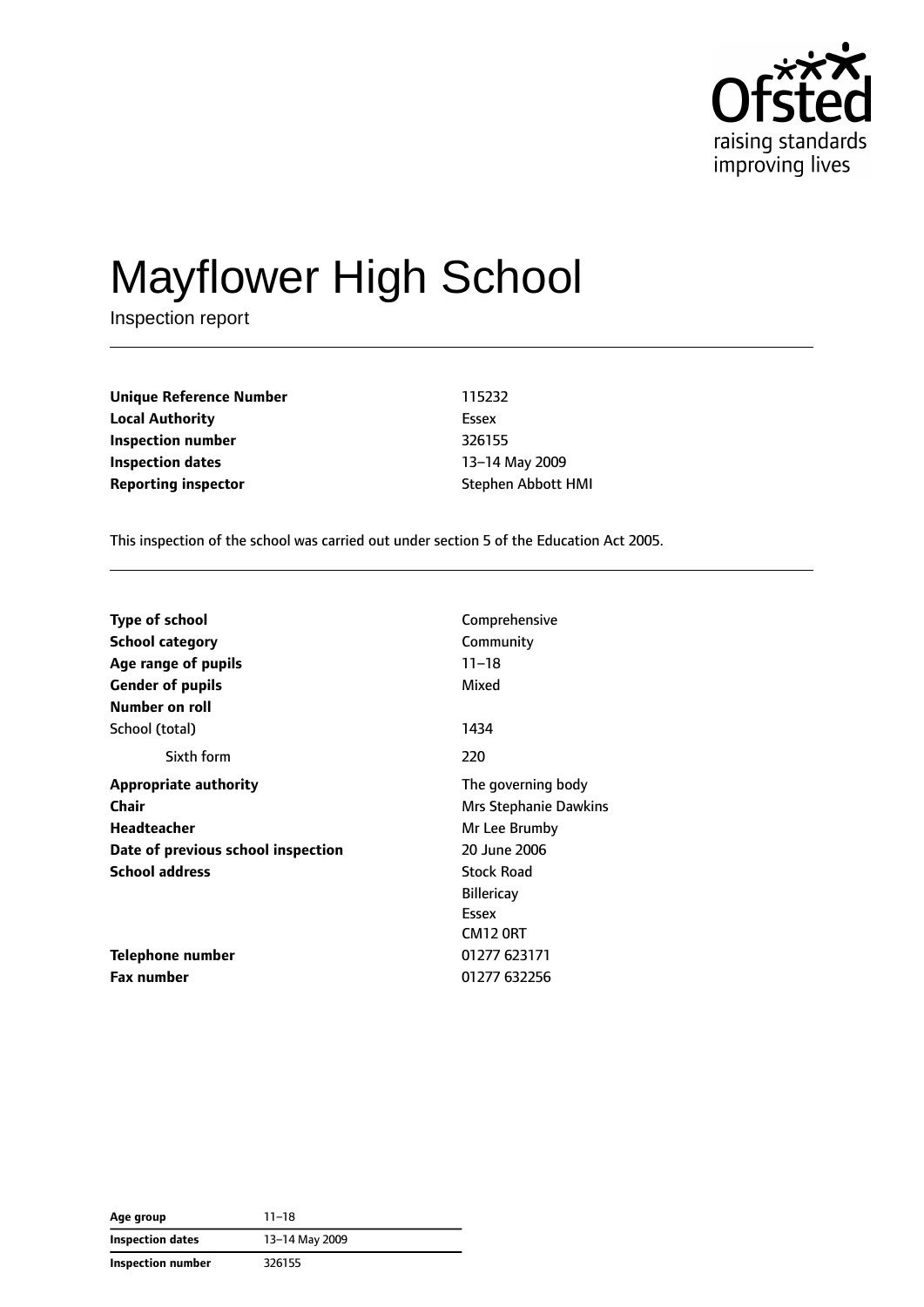.

<sup>©</sup> Crown copyright 2009

Website: www.ofsted.gov.uk

This document may be reproduced in whole or in part for non-commercial educational purposes, provided that the information quoted is reproduced without adaptation and the source and date of publication are stated.

Further copies of this report are obtainable from the school. Under the Education Act 2005, the school must provide a copy of this report free of charge to certain categories of people. A charge not exceeding the full cost of reproduction may be made for any other copies supplied.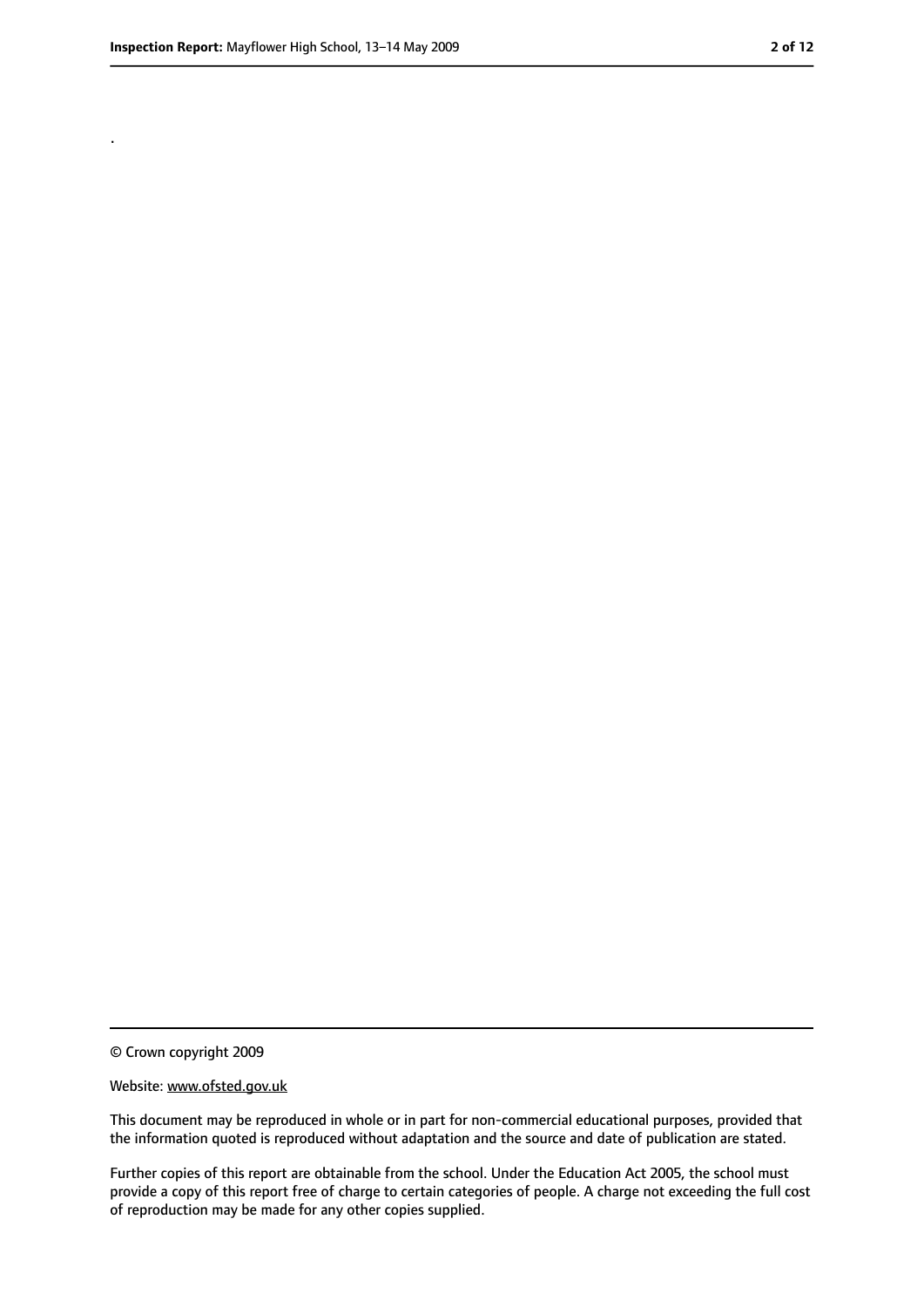### **Introduction**

The inspection was carried out by one of Her Majesty's Inspectors and four additional inspectors.

#### **Description of the school**

Mayflower High School has held specialist status in science and mathematics since 2003 and in languages since 2008. It also has a specialist dyslexia unit for 20 pupils. The school holds the Healthy Schools, Investors in People and Silver Healthy Eating Awards. It is designated as a Teaching School by the Department for Children, Schools and Families, and therefore provides support to other schools.

Attainment on entry is generally above average. Most students are from White British backgrounds, although there is a small proportion from minority ethnic backgrounds. There are rather more boys than girls. The proportion of students eligible for a free school meal is below that found nationally. Among students aged 11-16, one in six receives support for a learning difficulty and/or disability, including 43 with statements of special educational needs.

A day nursery is provided on the school site by Dizzy Ducks Ltd. This provision is not managed by the governing body and will be subject to a separate inspection.

#### **Key for inspection grades**

| Grade 1 | Outstanding  |
|---------|--------------|
| Grade 2 | Good         |
| Grade 3 | Satisfactory |
| Grade 4 | Inadequate   |
|         |              |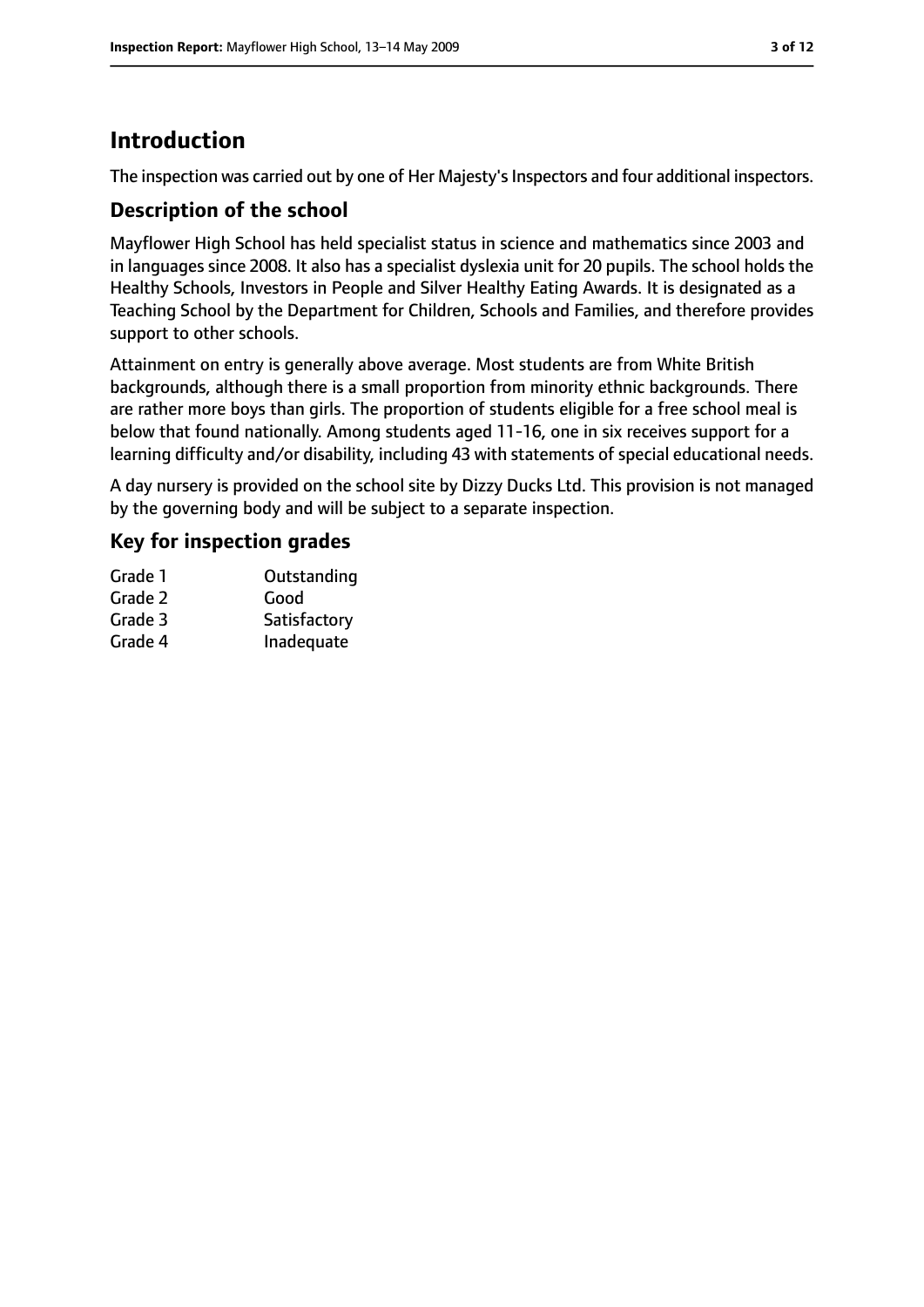### **Overall effectiveness of the school**

#### **Grade: 2**

Mayflower High School is a good school with an outstanding sixth form. Achievement is good overall and students' personal development and well-being is outstanding. The school forms effective partnerships with care agencies and has an excellent pastoral care system. As a result, students feel very safe.

The present headteacher, who was appointed in September 2008, has made it a priority to raise achievement. With the support of the senior leadership team and heads of school, he has ensured that leaders at all levels understand their roles in promoting improvement. A system of rigorous departmental reviews provides a clear picture of the school's strengths and weaknesses. The governing body is very effective in its role as a 'critical friend', providing both challenge and support.

Since the last inspection, standards have remained above average. However, students did not achieve as well as expected in 2007 and 2008 GCSE examinations. The school has responded by pursuing its challenging targets with greater vigour and purpose. Effective systems for monitoring students' progress have enabled academic support and guidance to be targeted where it is most needed. As a result, Year 11 students are now on track to achieve well in their GCSE examinations.

Students' attendance, behaviour and enjoyment of school are outstanding. This contributes to a positive ethos where students want to learn and are rarely distracted by misbehaviour. Students live healthily and contribute well to the school community, for example by mentoring younger students. Their social development is outstanding but they have limited opportunities to develop their understanding of cultures other than their own. This reflects the lower priority that has been given to the school's duties to promote community cohesion and to monitor the impact of its work on equal opportunities.

The curriculum meets students' needs well and prepares them well for their future lives. It appropriately reflects the school's specialist status. The very strong extra-curricular provision is an important factor in students' personal development. The school has made some progress in increasing the range of vocational courses, and in providing opportunities to experience other faiths and cultures, but with limited take-up in some cases.

Teaching and learning is mostly good and some lessons are outstanding. Teachers have good subject knowledge, use questioning well and cater for a variety of learning styles. In the best cases, marking and other assessment is used well to support learning and to plan for different needs. However, these aspects are not consistently good and students do not always know how best to improve their work. Learning support is satisfactory. It contributes to good progress for students with learning difficulties and/or disabilities, but is not organised for maximum effectiveness. For example, teachers have little time to brief their assistants and are not always sure whether a lesson will be supported. In addition, the use made of teaching assistants' notes on students' progress is inconsistent.

The school's specialist status has had a good impact on standards, teaching and learning and enrichment, particularly in science and mathematics. The school hasforged impressive curriculum links with schools in the Billericay Education Community and has provided them with training and support from the team of Advanced Skills Teachers. The impact of specialist status is monitored carefully through reviews of the comprehensive action plan.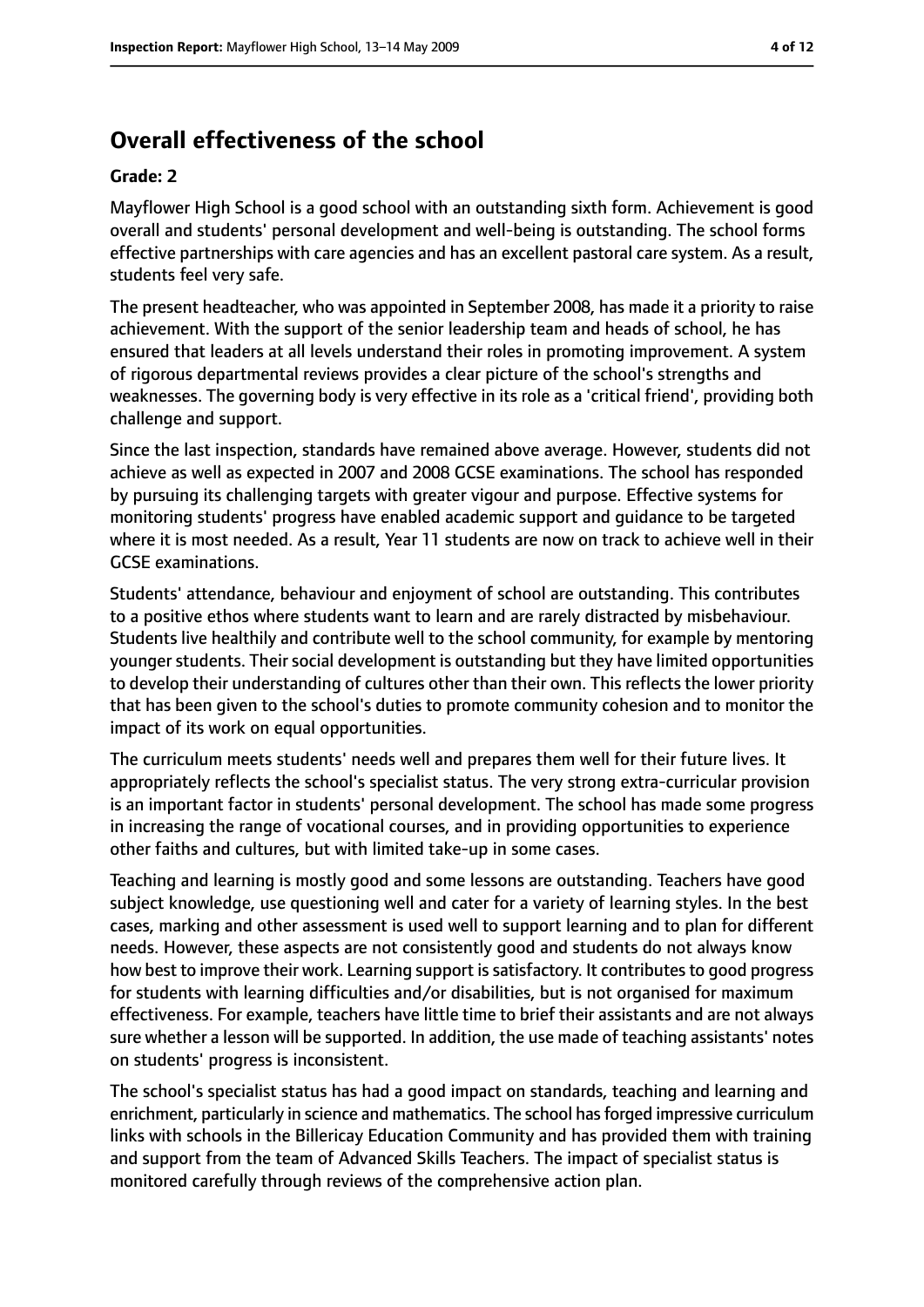### **Effectiveness of the sixth form**

#### **Grade: 1**

Achievement in the sixth form is outstanding. Students' attainment on entry is close to the average for sixth forms and standards are well above average by the time students leave. At AS and A level, the proportion of A and B grades is close to average but overall success rates are above average. Students make particularly good progressin A level Business Studies, History, Geography, English, Sociology, Religious Studies and General Studies. The sixth form has improved considerably since the last inspection and standards are now well above national averages and improving each year in both AS and A2 examinations. A significant factor is the very good leadership of the head of sixth form and the responsible deputy head. Students' progress is monitored effectively and they are very well supported to ensure that they meet challenging targets. They contribute well to the school and local community. Many mentor younger students, organise events, or lead extra-curricular activities. Their personal development is outstanding, resulting in confident, articulate young adults. The care guidance and support given by the staff is exemplary and this is reflected in student surveys. As one student commented, 'They have done everything they possibly can to make the sixth form experience the best it could possibly be'. The curriculum is currently good in the sixth form and is expanding to support a range of learners although vocational courses have not been popular. The school prides itself in its guidance for Year 11 students, which informs them well about the sixth form but encourages them to consider local college provision, where this is more appropriate.

### **What the school should do to improve further**

- Improve students' experience and understanding of cultures other than their own and give a higher priority to the school's duties to promote community cohesion and to evaluate the impact of its disability, gender and race equality schemes.
- Extend the existing good practice in marking and assessment so that students benefit consistently from lesson planning that recognises their particular needs and feedback that tells them how to improve their work.
- Improve the organisation of learning support to ensure that teachers and teaching assistants know when they will be working together and have time to agree their respective roles in the lesson and share information about the progress of supported students.

### **Achievement and standards**

#### **Grade: 2**

Taking into account the recent evidence of better progress from age 11 to 16 and the outstanding progress made by sixth form students, achievement is good overall. Standards are above average throughout the school, and have been for several years. The proportion of students gaining five or more GCSE passes at grade C, including English and mathematics has increased from 49% in 2006 to 67% in 2008. Nevertheless, an analysis of recent results shows that the students concerned had not made as much progress from age 11 to 16 as similar students in other schools. They had been about 6 months ahead of national expectations when they started secondary education and had not built sufficiently on this advantage. In response, the school has worked hard in the last year to push standards even higher, setting itself challenging targets and strengthening academic support.

There are two important signs that this effort is paying off. Lesson observation shows that students are making good progress in most lessons and the school's own assessments show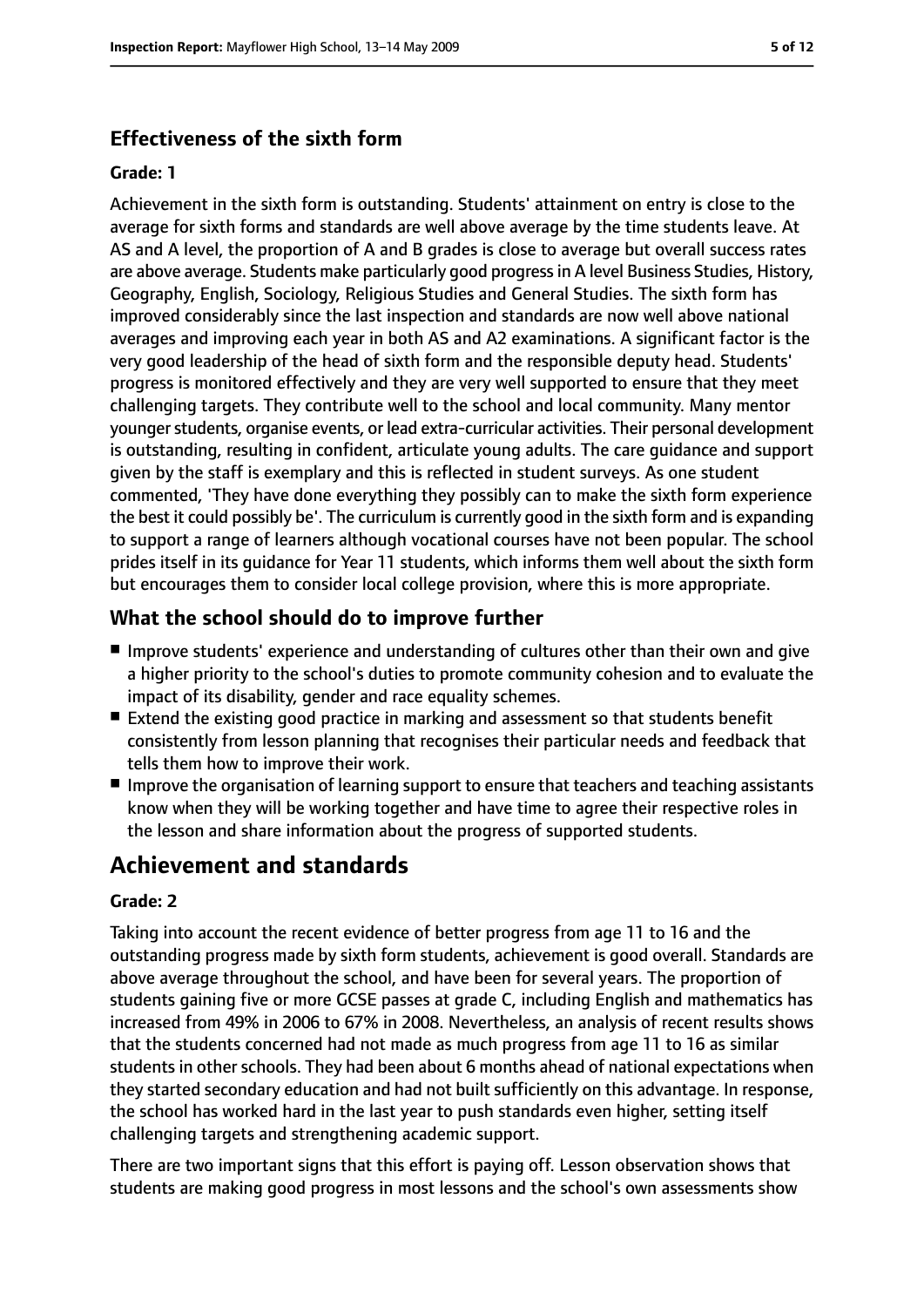that current Year 11 students have made good progress since age 11. The school is rising to the challenge to sustain this improvement in other year groups through focused support for students at risk of falling behind. Students with dyslexia make good progress because of the support they receive from the Dyslexia Unit. The strong pastoral system and the well-planned alternative curriculum enable students with behavioural, emotional or social difficulties to achieve well. Achievement is consistent across different groups, such as boys and girls, and students with different ethnic backgrounds. Standards in English and in the specialist areas of science and mathematics are improving. However, the practice of entering the most able students for GCSE mathematics earlier than necessary reduces their chances of gaining the highest grades.

### **Personal development and well-being**

#### **Grade: 1**

Students' personal development and well being is outstanding. There are very constructive relationships among students and adults. Attendance is high and few are persistently absent without good cause. Students know how to stay safe in the wider community. Their behaviour is exceptionally good around the school and in lessons, which have a calm and orderly atmosphere. Students report that the rare incidents of bullying are quickly and effectively dealt with. Peer support is particularly strong, including the 'CHiPS' project (Child Line in Partnership With Schools) and the sixth form programme to support younger students. Consequently, students feel very safe and enjoy school tremendously. As one younger student remarked, 'It's good here! I don't think any day is the same. Teachers have high expectations'.

Students' social development is outstanding. Their spiritual and moral development and many aspects of their cultural development are good. However, their understanding of the diversity of cultures in Britain is underdeveloped because they have limited relevant experience. Students participate in a wide variety of extra-curricular activities, many involving physical exercise, and have a good awareness of the benefits of a healthy lifestyle. They are well prepared for their future working lives because they have good basic skills and develop good work habits. Students feel listened to and value the work of the school council and other groups. For example, students are being consulted about how to make best use of funds that will be provided by the 'Building Schools for the Future' scheme.

### **Quality of provision**

### **Teaching and learning**

#### **Grade: 2**

The school rightly judges that teaching and learning are good. This has been brought about by a mixture of whole school professional development and focused support to meet needs identified through lesson observations and departmental reviews. A high proportion of the lessons observed during the inspection were good or outstanding.

Teachers plan lessons with clear learning objectives that include a variety of approaches, including whole class discussion, group activities and individual study. However, work in lessons is not always clearly tailored to match the needs of different groups of students. Teachers have high expectations and they use information and communications technology (ICT) very well to support learning. They know their subjects well and this enables them to ask questions that make students think more deeply, helping them to make good progress. Students' approach to learning is consistently very good: they are enthusiastic, attentive and articulate.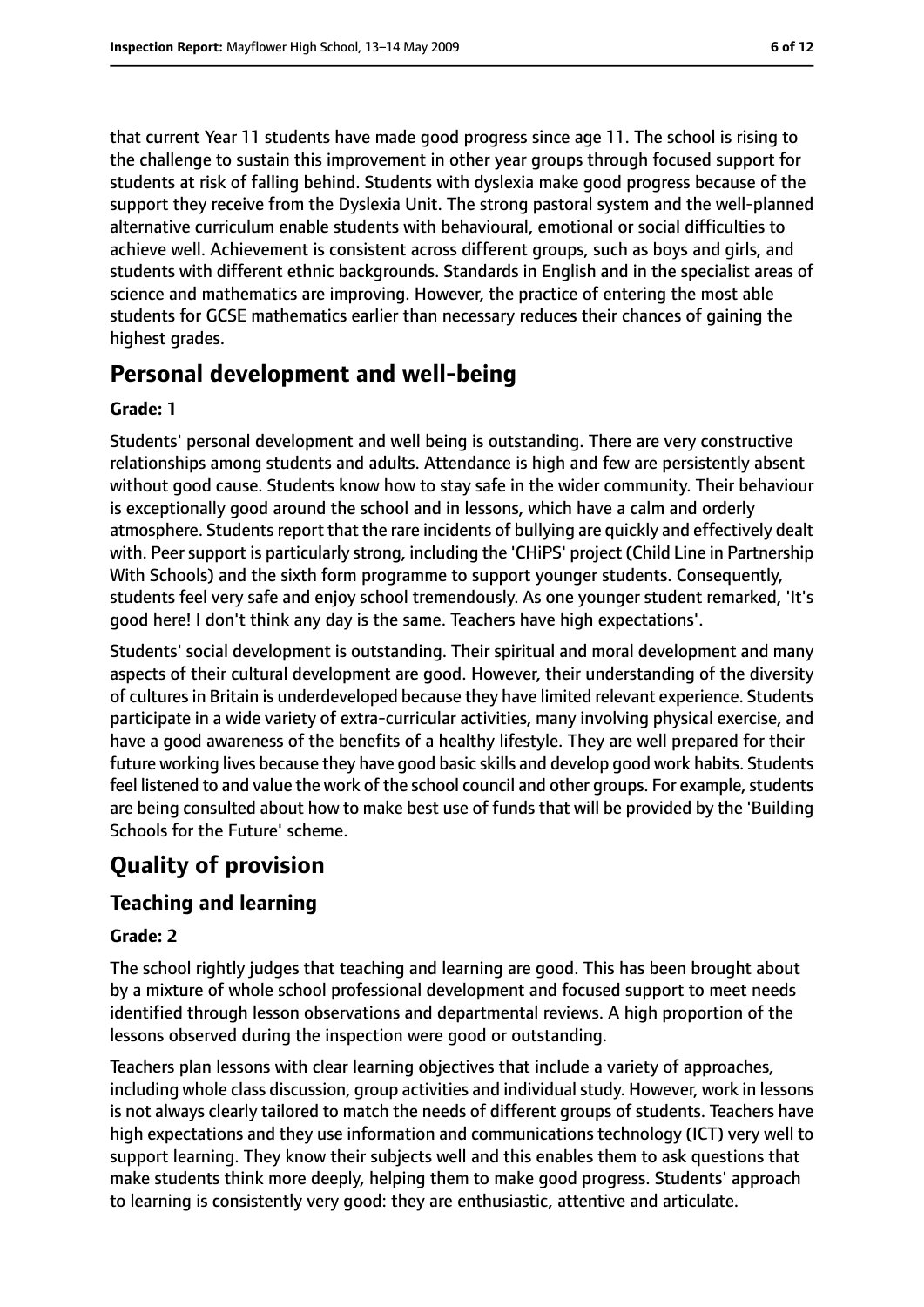The quality of marking and assessment is variable. Assessment systems are in place but their full impact has yet to be felt. Where they are most effective, they are used well to inform teachers' planning and students are supplied with clear guidance on how to improve. However, teachers do not always use information on how well students are doing to plan appropriate work and guide students' learning.

#### **Curriculum and other activities**

#### **Grade: 2**

The school has a good, thoughtfully modified curriculum to match learners' aspirations and capabilities and to prepare students to meet the challenges of the next stage of their lives. The curriculum for Years 7 to 9 has improved since the previous inspection because lessons now engage students more actively. The school is keen to provide more vocational courses and is part of a consortium that will offer diplomas in creative and media, construction and ICT.

The curriculum is well balanced between academic challenge and personal development, with a range of curriculum pathways, including some with a vocational emphasis. The specialist status is reflected in the provision of three languages, separate sciences for the most able, and an enriched mathematics curriculum. An innovative approach to citizenship lessons integrates personal development and health education. Students' spiritual, moral, social and cultural development is a focus for planning across all subjects. The Every Child Matters initiative raises pupils' awareness of safety and encourages the development of skills to ensure their future economic well being. An excellent range of sporting, social and cultural extra-curricular activities adds to students' enjoyment of school. The school offers visits to broaden students' experience and understanding of different cultures, but not all students have participated.

#### **Care, guidance and support**

#### **Grade: 2**

The school provides good care, guidance and support and systems for child protection and safeguarding meet current requirements. The pastoral teams work well in partnership with other agencies to provide outstanding care which ensures that all receive the help and support they require. Surveys undertaken recently have given the school an even greater understanding of the needs of students. Excellent provision is available for those who have worries or concerns, or who feel they just need to talk to someone. The management of attendance and behaviour is excellent and levels of exclusion are low. Students are well informed about their future options for education and careers.

The school has rationalised its system for monitoring students' progress and now provides effective and well directed academic support. Students know what targets have been set for them, but they do not always know how to achieve them. Pupils with learning difficulties and disabilities are well supported and the alternative education programme for students at key stage four is particularly successful in re-engaging disaffected students in education. Teaching assistants support learning effectively but they have limited involvement in marking, monitoring or planning work with teachers.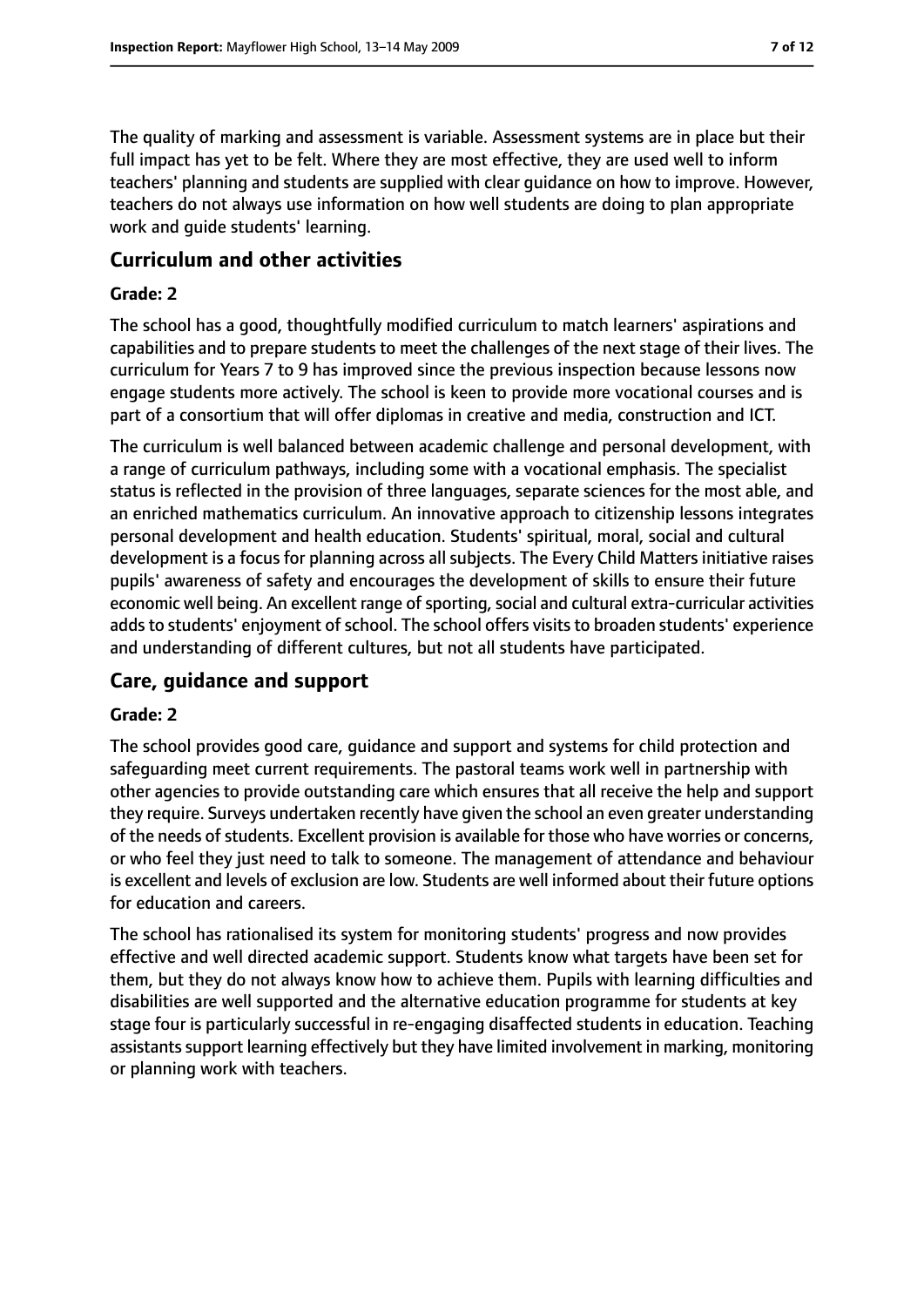### **Leadership and management**

#### **Grade: 2**

Leadership and management acrossthe school are good. The new headteacher has a clear vision for the school and has made significant changes in his first year. These changes have already brought about improvements in the achievement and progress of all students. They include restructuring senior leadership roles and commissioning expert reviews to sharpen the quality of monitoring and evaluation. Leaders at all levels are increasingly held to account for raising standards, and the directors of learning and heads of department are rising to the challenge of their enhanced roles. Strategic planning at all levels is extensive, and sensibly focused on a few key issues. Action plans include measurable criteria to keep track of their progress and to gauge their impact. Parents' views are surveyed and taken into account.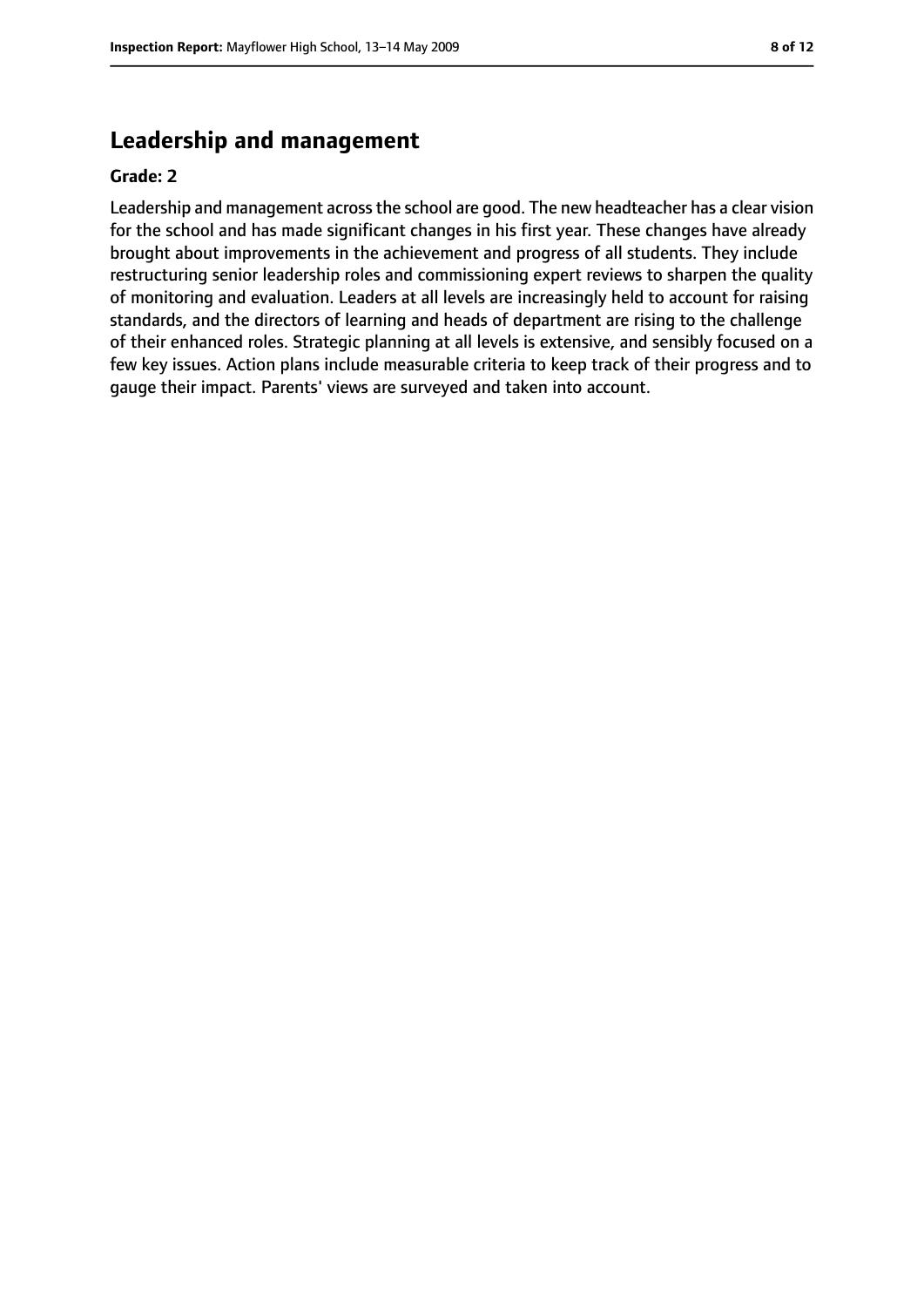**Any complaints about the inspection or the report should be made following the procedures set out in the guidance 'Complaints about school inspection', which is available from Ofsted's website: www.ofsted.gov.uk.**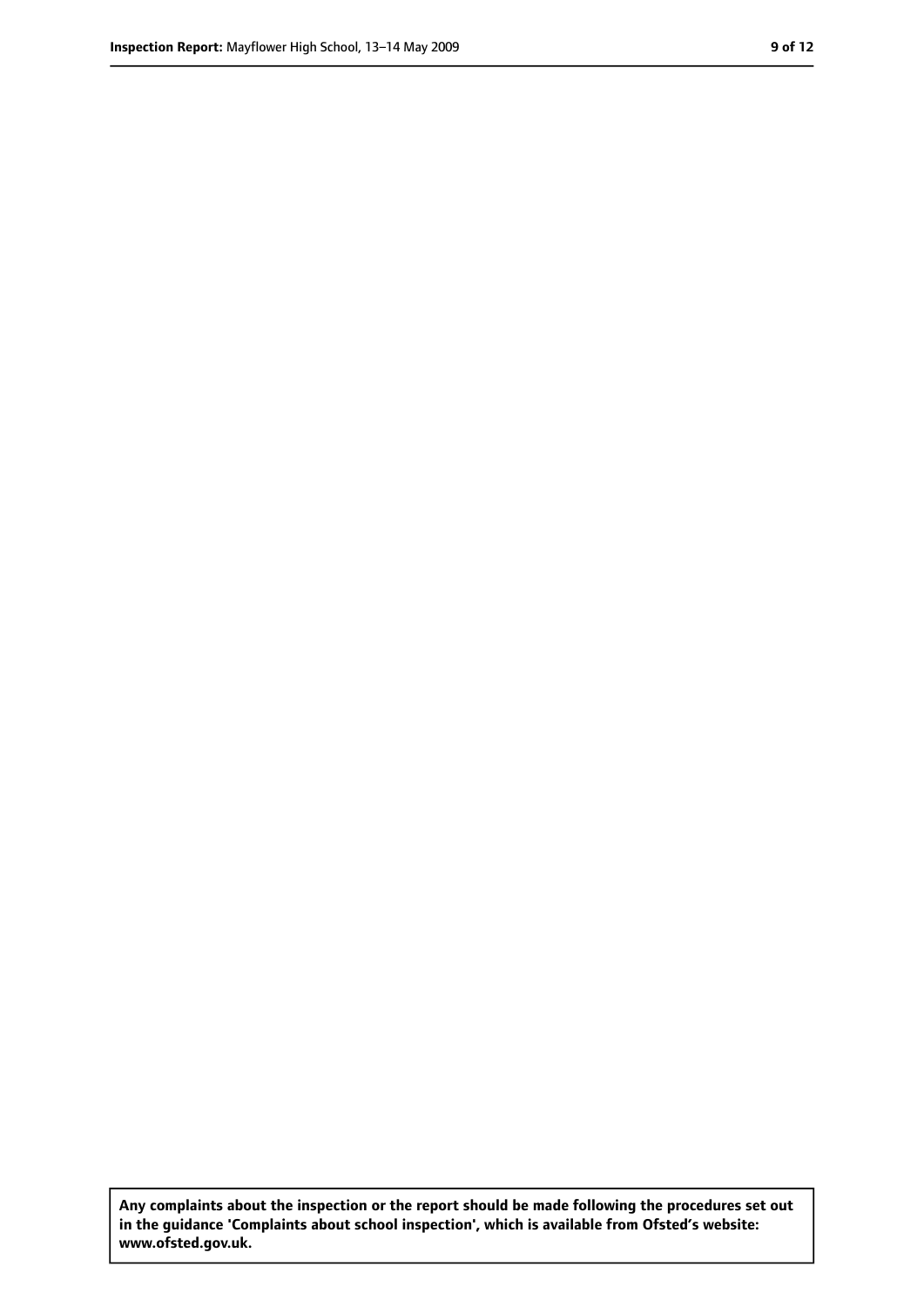## **Inspection judgements**

| Key to judgements: grade 1 is outstanding, grade 2 good, grade 3 | School         | $16-19$ |
|------------------------------------------------------------------|----------------|---------|
| satisfactory, and grade 4 inadequate                             | <b>Overall</b> |         |

#### **Overall effectiveness**

| How effective, efficient and inclusive is the provision of<br>education, integrated care and any extended services in<br>meeting the needs of learners? |     |     |
|---------------------------------------------------------------------------------------------------------------------------------------------------------|-----|-----|
| Effective steps have been taken to promote improvement since<br>the last inspection                                                                     | Yes | Yes |
| How well does the school work in partnership with others to<br>promote learners' well being?                                                            |     |     |
| The capacity to make any necessary improvements                                                                                                         |     |     |

### **Achievement and standards**

| How well do learners achieve?                                                                               |  |
|-------------------------------------------------------------------------------------------------------------|--|
| The standards <sup>1</sup> reached by learners                                                              |  |
| How well learners make progress, taking account of any<br>significant variations between groups of learners |  |
| How well learners with learning difficulties and/or disabilities<br>make progress                           |  |

#### **Annex A**

<sup>&</sup>lt;sup>1</sup>Grade 1 - Exceptionally and consistently high; Grade 2 - Generally above average with none significantly below average; Grade 3 - Broadly average to below average; Grade 4 - Exceptionally low.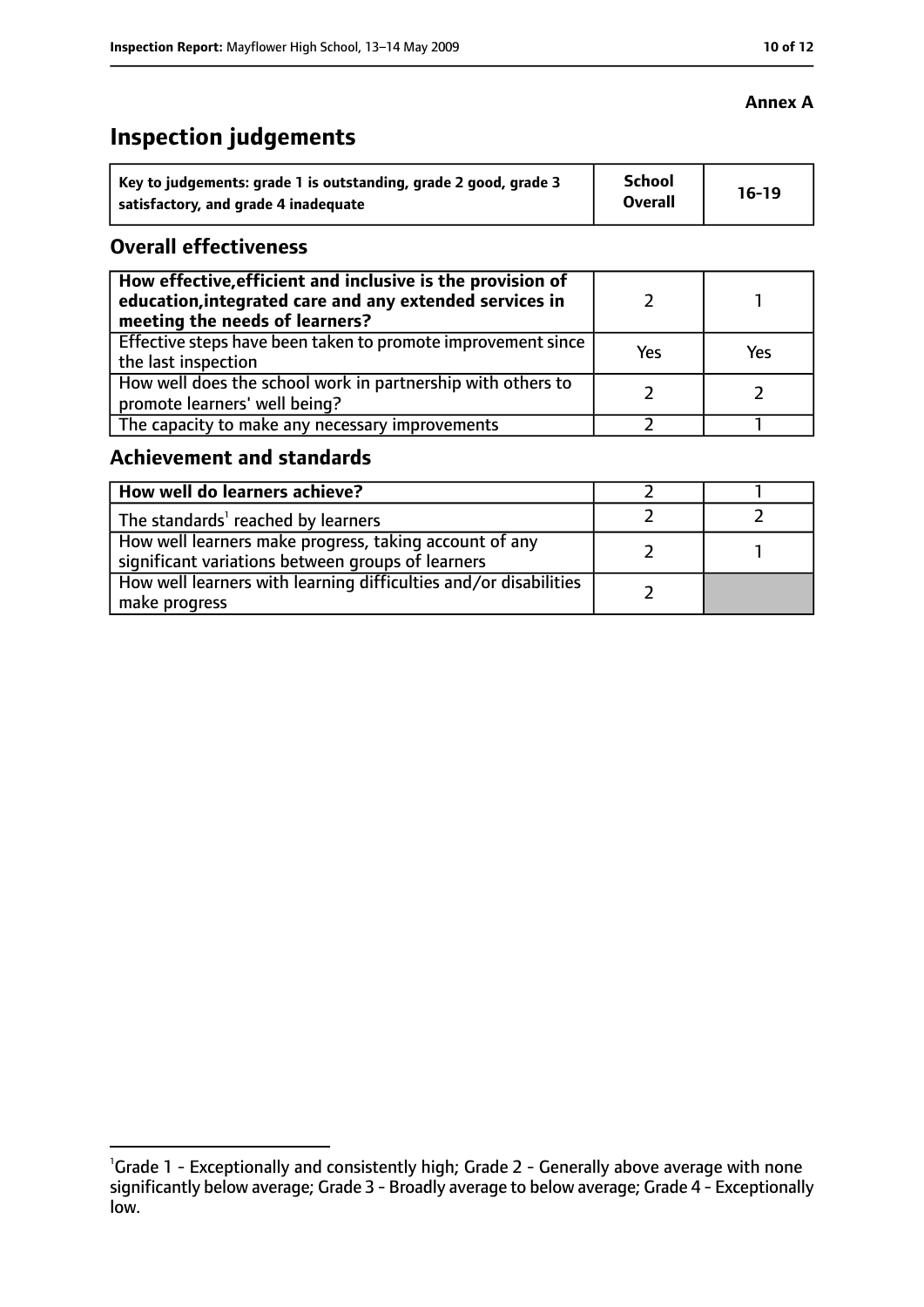### **Personal development and well-being**

| How good are the overall personal development and<br>well-being of the learners?                                 |  |
|------------------------------------------------------------------------------------------------------------------|--|
| The extent of learners' spiritual, moral, social and cultural<br>development                                     |  |
| The extent to which learners adopt healthy lifestyles                                                            |  |
| The extent to which learners adopt safe practices                                                                |  |
| The extent to which learners enjoy their education                                                               |  |
| The attendance of learners                                                                                       |  |
| The behaviour of learners                                                                                        |  |
| The extent to which learners make a positive contribution to<br>the community                                    |  |
| How well learners develop workplace and other skills that will<br>contribute to their future economic well-being |  |

## **The quality of provision**

| How effective are teaching and learning in meeting the<br>full range of learners' needs?                |  |
|---------------------------------------------------------------------------------------------------------|--|
| How well do the curriculum and other activities meet the range  <br>of needs and interests of learners? |  |
| How well are learners cared for, quided and supported?                                                  |  |

### **Leadership and management**

| How effective are leadership and management in raising<br>achievement and supporting all learners?                           |               |               |
|------------------------------------------------------------------------------------------------------------------------------|---------------|---------------|
| How effectively leaders and managers at all levels set clear<br>direction leading to improvement and promote high quality of | 2             |               |
| care and education                                                                                                           |               |               |
| How effectively leaders and managers use challenging targets<br>to raise standards                                           | $\mathcal{P}$ |               |
| The effectiveness of the school's self-evaluation                                                                            | $\mathcal{P}$ | $\mathcal{P}$ |
| How well equality of opportunity is promoted and discrimination<br>eliminated                                                | 3             |               |
| How well does the school contribute to community cohesion?                                                                   | ξ             |               |
| How effectively and efficiently resources, including staff, are<br>deployed to achieve value for money                       | $\mathcal{P}$ |               |
| The extent to which governors and other supervisory boards<br>discharge their responsibilities                               | $\mathcal{P}$ |               |
| Do procedures for safequarding learners meet current<br>qovernment requirements?                                             | Yes           | Yes           |
| Does this school require special measures?                                                                                   | <b>No</b>     |               |
| Does this school require a notice to improve?                                                                                | No            |               |